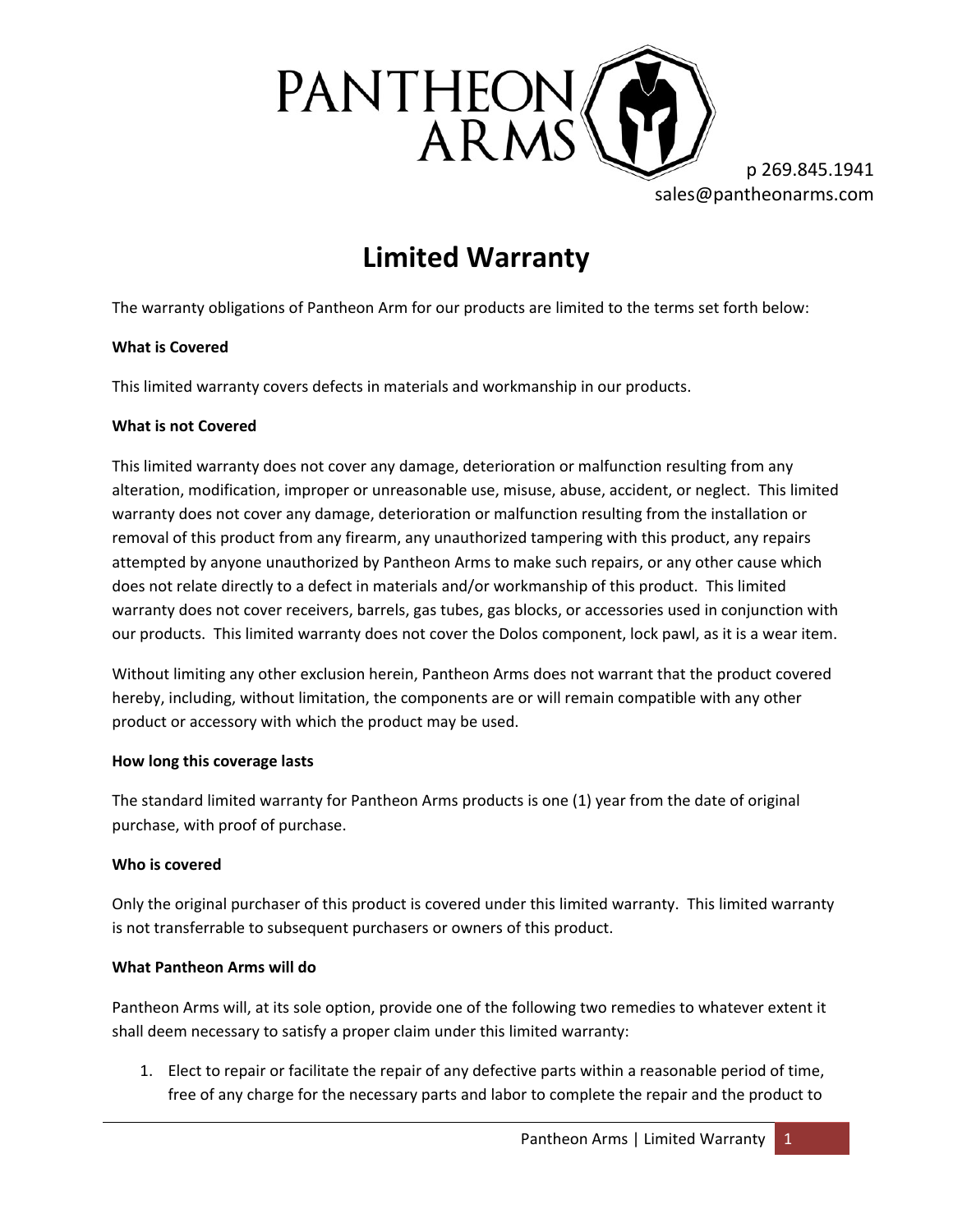

p 269.845.1941 sales@pantheonarms.com

its proper operating condition. Pantheon Arms will also pay the shipping costs necessary to return this product once the repair is complete.

2. Replace this product with a direct replacement.

# **What Pantheon Arms will not do under this limited warranty**

If this product is returned to Pantheon Arms this product must be insured during shipment, with the insurance and shipping charges prepaid by you. If this product is returned uninsured, you assume all risks of loss or damage during shipment. Pantheon Arms will not be responsible for any costs related to the removal or re-installing of our products from or to any firearm. Pantheon Arms will not be responsible for any costs related to gunsmithing, replacing any upper receiver component that may have accrued damage from improper use and/or installation. Pantheon Arms will not be responsible for adjusting aftermarket accessories which were returned in addition to any of our products. If components provided with your return shipment are found to be of low quality, manufactured outside of military designated specifications for dimension or materials in AR15/M4/M16 components, or modified from their original configuration, we reserve the right to return all items after determining that our product functions properly by using components that are not provided by the purchaser/owner of our product.

# **How to obtain a remedy under this limited warranty**

To obtain a remedy under this limited warranty, you must contact Pantheon Arms directly. Contact information can be found at pantheonarms.com.

In order to pursue any remedy under this limited warranty, you must possess an original, dated receipt as proof of purchase from a licensed retailer. If this product is returned under this limited warranty, a return authorization number, obtained from Pantheon Arms, will be required (RMA number)

If it is decided that this product should be returned to Pantheon Arms, this product should be properly packed, preferably in the original packaging, for shipping. Packages not bearing a return authorization number will be refused.

# **Limitation of liability**

THE MAXIMUM LIABILITY OF PANTHEON ARMS UNDER THIS LIMITED WARRANTY SHALL NOT EXCEED THE ACTUAL PURCHASE PRICE PAID FOR THE PRODUCT. TO THE MAXIMUM EXTENT PERMITTED BY LAW, PANTHEON ARMS IS NOT RESPONSIBLE FOR DIRECT, SPECIAL, INCIDENTAL OR CONSEQUENTIAL DAMAGES RESULTING FROM ANY BREACH OF WARRANTY OF CONDITION, OR UNDER ANY OTHER LEGAL THEORY.